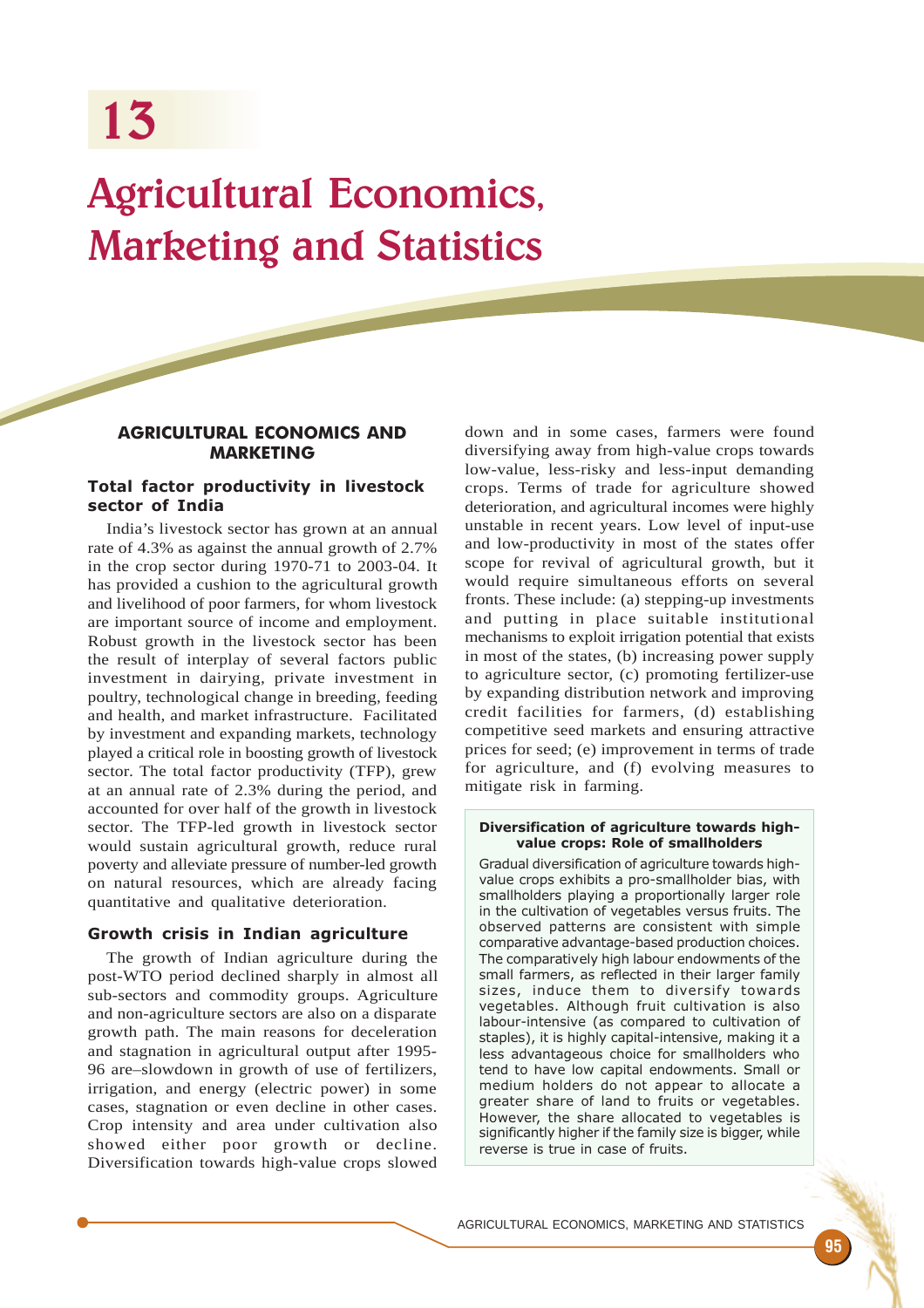# Demand for foodgrains towards 2011 and 2020

Per caput production of foodgrains had increased from 183 kg during early 1970s to 207 kg by mid 1990s, even though country's population increased by more than 50%. However after mid 1990s, foodgrains production could not keep pace with the population growth. Per caput production of cereals declined by 17 kg and pulses by 3 kg during the past decade. This could create a serious threat to food security, as the country identifies its food security with foodgrains security. Direct, indirect and total demands for foodgrains in India towards 2011-12 and 2020-21 were estimated by taking into account population growth, composition of rural and urban population, growth in per caput income in rural and urban areas and changes in taste and preferences. Total demand for cereals would grow to 218.9 Mt by 2011-12 and would reach 261.5 Mt by 2020-21. Demand for pulses during this period would grow to 16.1 Mt and 19.1 Mt, respectively. Domestic demand for foodgrains is projected to reach 235.0 Mt by 2011-12 and 280.6 Mt by 2020-21. It is important to mention that these projections do not include export demand.

## Economic losses from avian flu

The impact of 'bird flu' outbreak in Manipur state in July 2007 was analyzed. It caused a massive economic loss due to culling of nearly 3.4 lakh birds after the Government of India notified it.

## *Impact of avian flu*

**Poultry farmers:** The producers lost about Rs 316 lakh, as against of Rs 99.13 lakh given to them as compensation. Inadequate compensation may have two consequences: (i) it would affect the livelihood and sustenance of poultry farmers and their families, particularly in Manipur, which is already experiencing internal disturbances on account of economic reasons, and (ii) it might lead to poor compliance in culling and disinfection operations and hence lack of eradication of disease outbreak, which will have more serious implications.

**Consumers:** The price of chicken dropped after the outbreak of avian flu. The overall financial impact on the poultry sector in Manipur was estimated to be of around Rs 2,455.17 lakh on account of avian flu outbreak, which amounted to 14% of total value of livestock outputs and 0.5% of State Gross Domestic Product.

# Exploring market opportunities for fisheries sector in India

Survey work was attempted in major fish markets and a mini consumer survey in Chennai metro city to explore the possibilities for developing

## Economics and marketing of goat enterprise

The large and progressive farmers, businessman and industrialists have adopted the commercial goat farming, and their entry into this activity would help in realizing the potential of goat enterprise as they have better access to technical knowledge, resources and market. Goats were economically viable under intensive system of management on 46% of commercial goat farms. This fact that the commercial goat farming could be taken up under intensive system of management would encourage the aspirant commercial goat farmers not having access to grazing resources. Majority of the commercial goat farms are operating with positive net returns, 39% are earning good profit, and their annual net returns per goat ranged from Rs 968 to 2,069. Intensification and commercialisation of goat enterprise is also important because of shrinking resources for grazing. The marketing of goats suffers from involvement of middlemen garnering high margins, avoidable marketing costs, unnecessary transportation, and mortality of animals during transit. The poor farmers had to sale their goats per head, per pair or per group basis. With the awareness building by the institute, the goat farmers in the adopted villages could have better understanding on appropriate marketing strategy viz., the type of goats to be sold, place of sale, right time and age of sale and right method of sale of goats. A number of farmers started preparing castrated male goats for selling then during the festival season. The average price realization during Eid for a male of 1-2 years of age was about 70% higher than the price realized during normal sale in the villages



Initial linkages were created among the commercial goat farmers of different states resulting in creation of large demand of good quality breeding goats for breeding purpose. Consequently the farmers who earlier got market rate of Rs 55 to Rs 65/kg live body weight for their goats started getting Rs 110 to 150/kg live body weight. At the same time the traders were not paying premium price even for the purebred goats. The increased prices of breeding goats due to strengthened linkages created large opportunities and interest for private investment in commercial goat farming projects. And also encouraged the existing commercial goat farmers to produce good quality pure breed animals (germ plasm) of different goat breeds, which would be critically important for goat enterprise development in the country.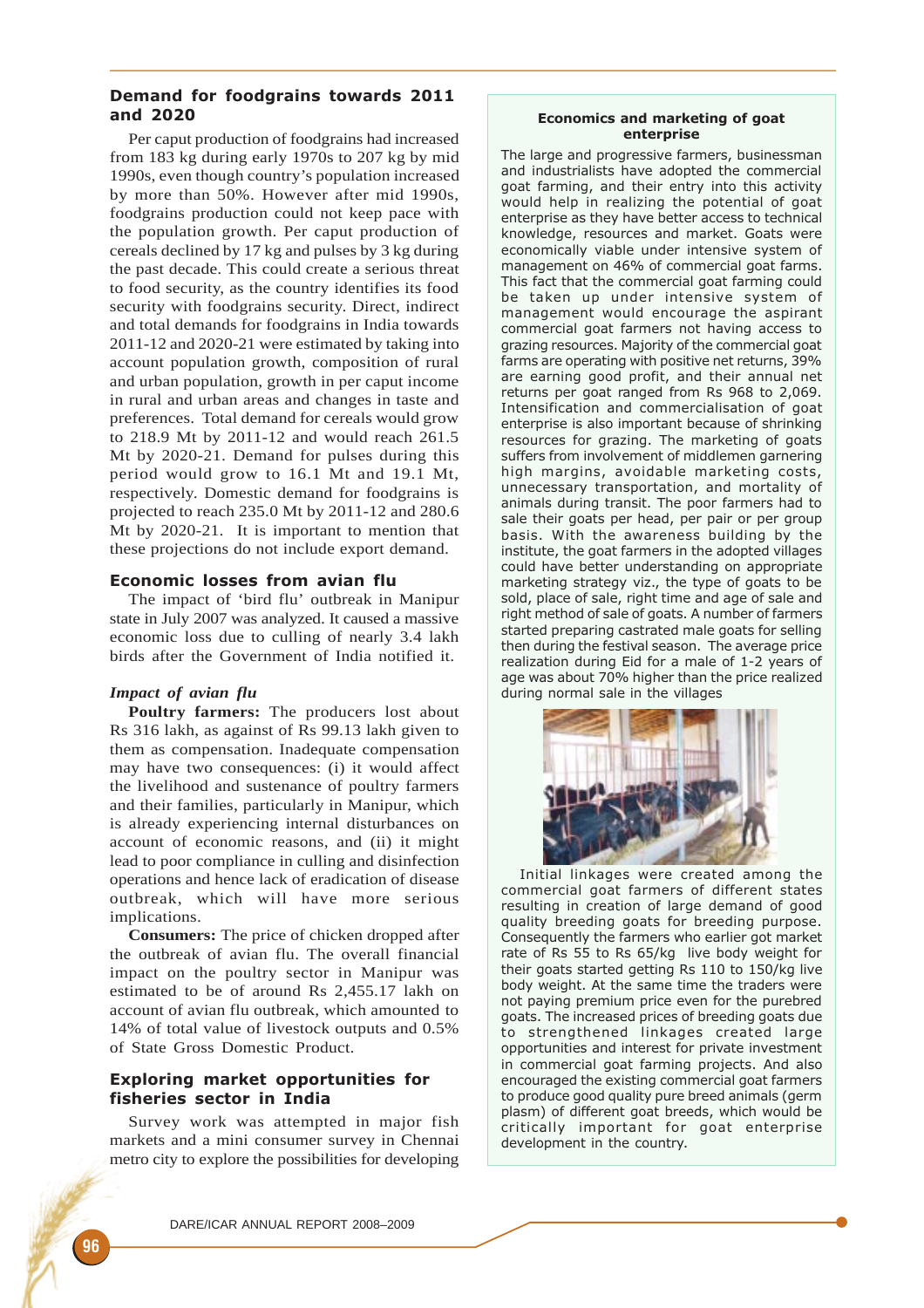## Asynchronous e-learning module on aquaculture

Asynchronous e-learning module on mud crab fattening (Scylla tranquebarica) for diversification in brackishwater aquaculture was developed. This module offers selected topics on mud crab fattening to users, viz. culture systems and contact addresses.

domestic fish markets in India and compilation of fish marketing policies of Tamil Nadu State government. Chennai wholesale markets source fish from across the country's major fish markets like Howrah and Calicut to fill the demand supply gap for particular fish varieties arising due to ban on fish capture from the seas of east coast. These markets also source their fish from fish farms of Andhra Pradesh (Indian Major carps, Shrimp), Tamil Nadu and Kerala. Chennai has presently five major wholesale cum retail fish markets and 150 medium and small size neighbourhood fish markets. The consumer survey indicated that the performance of these markets could be considerably improved if sanitation, parking facilities, proper weighing and icing facilities are introduced. Share of these markets is slowly being taken away by modern chain stores as these suit the busy schedule of consumers' lifestyle.

#### Evaluation of e-marketing and traditional marketing systems

E-marketing systems like e-choupal are fresh initiatives in aquaculture as it helps in reaching out to the unreached via this initiative. The aquachoupal model received the highest priority of 64% and traditional system received 36% of priority within the priorities set for assessment of the marketing system. Further, efforts should be made to incorporate information modules targeted specially towards women farmers.

# AGRICULTURAL STATISTICS AND COMPUTER APPLICATION

● A window based *software for survey data analysis* was developed for the selected sampling schemes. It includes methods for various sampling schemes such as simple random sampling (SRS), probability proportional to size (PPS), stratified, cluster, two stages and stratified two stage. It considers both types of cases i.e., when the units have been selected with or without replacement. This software also estimates the parameters in the situation when units are selected with unequal probability and

with replacement. Ratio method of estimation for the population mean was also included in the software for the simple random sampling and stratified random sampling. The results of the schemes are presented in the form of crystal reports available under Visual Studio, 2005 (IDE).

- The *estimates of area and production of important fruits and vegetables* are being obtained under the scheme on *Crop Estimation Survey on Fruits and Vegetables* (CES-F&V). To improve the methodology, a project entitled "Pilot study to develop an alternative methodology for estimation of area and production of horticultural crops" was undertaken. The study was conducted in Maharashtra and Himachal Pradesh covering important fruits and vegetables. This alternative methodology is cost effective, less time consuming and its survey procedure is more simple. It is easy to implement and provide estimates for more than one fruit/ vegetable at district level. Market arrival data was used for obtaining state level estimates. There is a significant decrease in sample size i.e*.,* from 150-200 villages per district (under CES-F&V) to either 80 or 43 villages per district depending upon the desired precision. This methodology is required to be tested in few more states before actually implementing it on a large scale.
- The institute initiated a study to examine the feasibility of the developed *sampling methodology* for estimation of crop yield at Gram Panchayat level for large scale adoption. The field work of the study was undertaken in one district per state of Uttar Pradesh, Karnataka, Andhra Pradesh, Punjab and Rajasthan. The farmer appraisal data about crop produce and crop cutting experiments data as obtained from general crop estimation survey (GCES) were analyzed using small area crop estimation methodology (SACEM) to develop estimates of crop yield at GP level. The GP level estimates were very precise.
- Under the project *weather based models for forecasting potato yield*, weather indices (W 1) based regression models were developed by taking combinations of linear and square indices with yield/detrended yield. Complex polynomial (CP) models, using GMDH technique, were developed.
- *Design resources server* (www.iasri.res.in/ design) was developed to popularize and disseminate research in design of experiments among experimenters and research statisticians were strengthened by adding the following material/links: